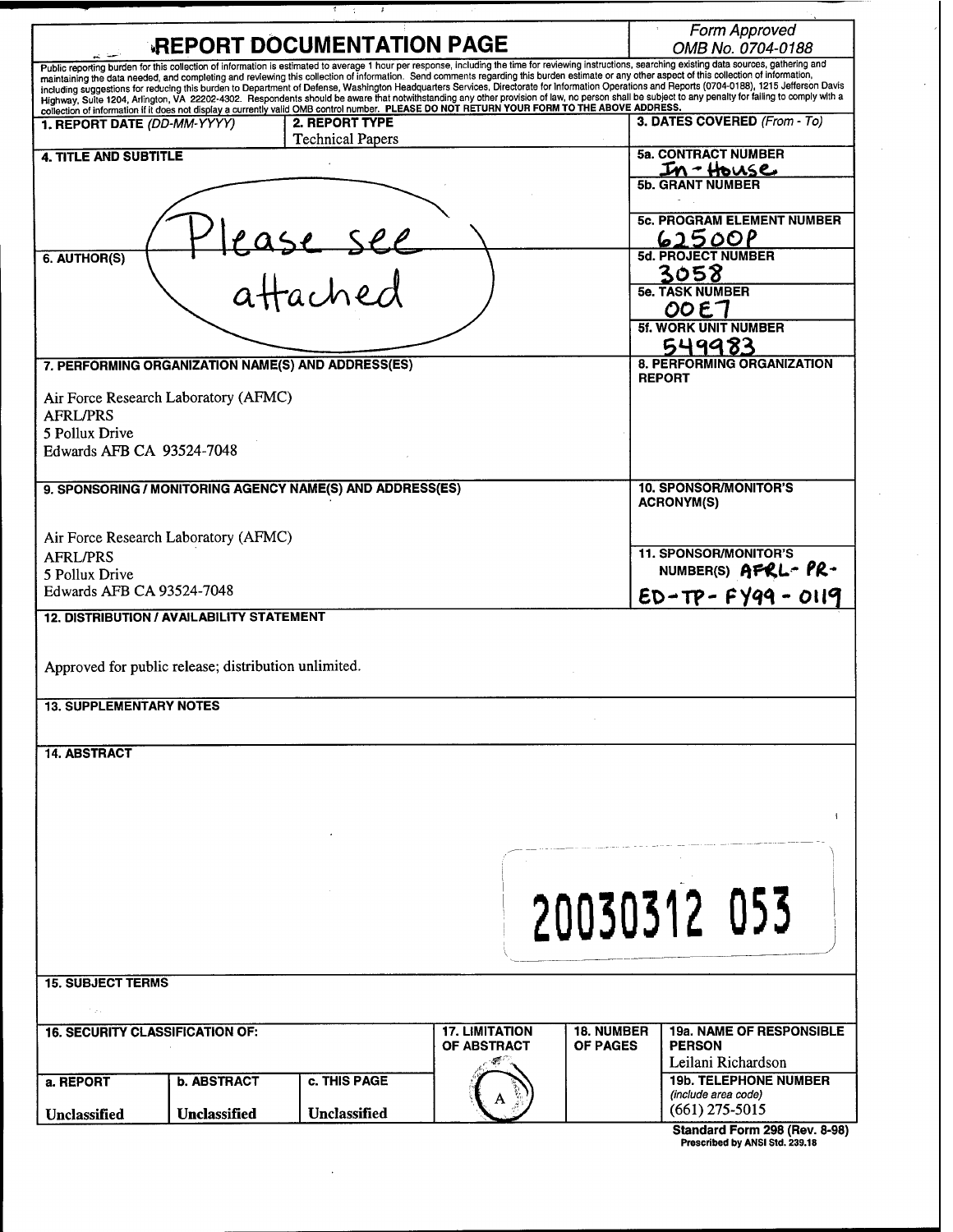$T P - F Y q q - \phi q q$ 

ERC# E99-013

- Spreadsheet  $V$  ors

27 May 1999

# MEMORANDUM FOR PRR (Contractor/In-House Publication)

FROM: PROI (TI) (STINFO)<br>SUBJECT: Authorization for Release of Technical Information, Control Number: AFRL-PR-ED-TP-FY99-0119 Christe and Wilson (ERC) and Sheehy and Boatz, "On a quantitative scale for Lewis acidity and recent progress<br>in polynitrogen chemistry"<br>**Proceedings** to be published in J. Fluorine Chemistry (Public Release)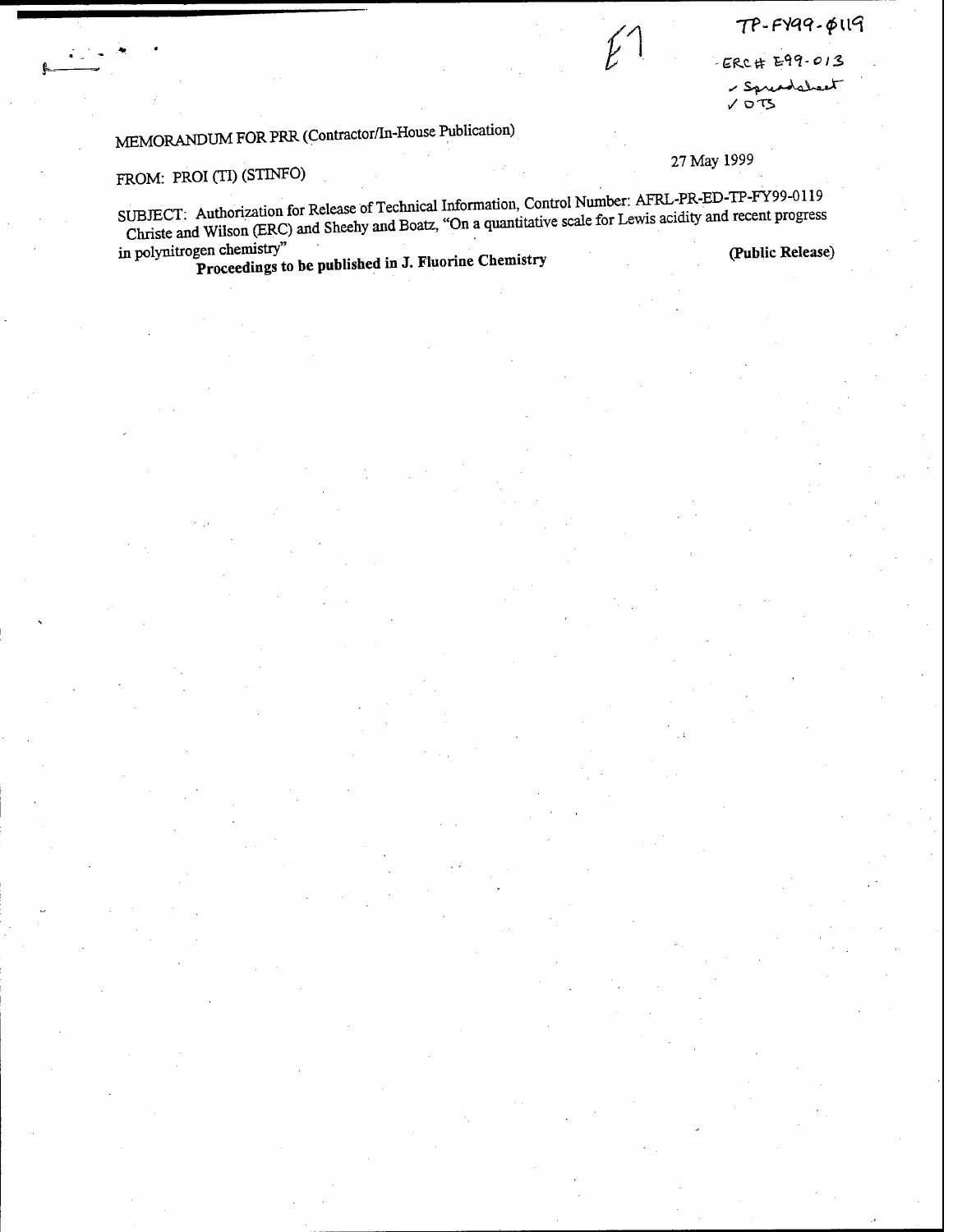# **On a quantitative scale for Lewis acidity and recent progress in polynitrogen chemistry**

Karl O. Christe\*,\*,\*,\*,\*, David A. Dixon,\* Douglas McLemore,\* William W. Wilson,\* Jeffrey A. Sheehy,\* and Jerry A. Boatz.\*

*Loker Hydrocarbon Research Institute and Department of Chemistry, University ofSouthern California, Los Angeles, California 90089, USA; Propulsion Sciences and Advanced Concepts Division, Air Force Research Laboratory (AFRL/PRS), Edwards Air Force Base, California 93524-7680, USA; and Pacific Northwest National Laboratory, Richland, WA 99352, USA*

## **Abstract**

A quantitative scale for Lewis acidities based on fluoride ion affinities is discussed. It uses pF values which represent the fluoride ion affinities in kcal/mol divided by 10. These values were obtained for 106 Lewis acids in a self-consistent manner using ab initio calculations at the MP2/PDZ level of theory. In the area of polynitrogen chemistry, the synthesis and characterization of the novel  $N_s^+$  cation from  $N_2F^+$  and HN<sub>3</sub> is described.

Keywords: Lewis acidity scale; Ab initio calculations; Fluoride affinity calculations; High energy density materials; Polynitrogen compounds; Synthesis

### **1. Introduction**

This paper describes two major developments from our laboratories in the field of Lewis acids and high energy density materials (HEDM).

tusc

 $\ddagger$  Air Force Research Laboratory

§ Pacific Northwest National Laboratory

<sup>\*</sup>Corresponding author e-mail: karl.christe@ple.af.mil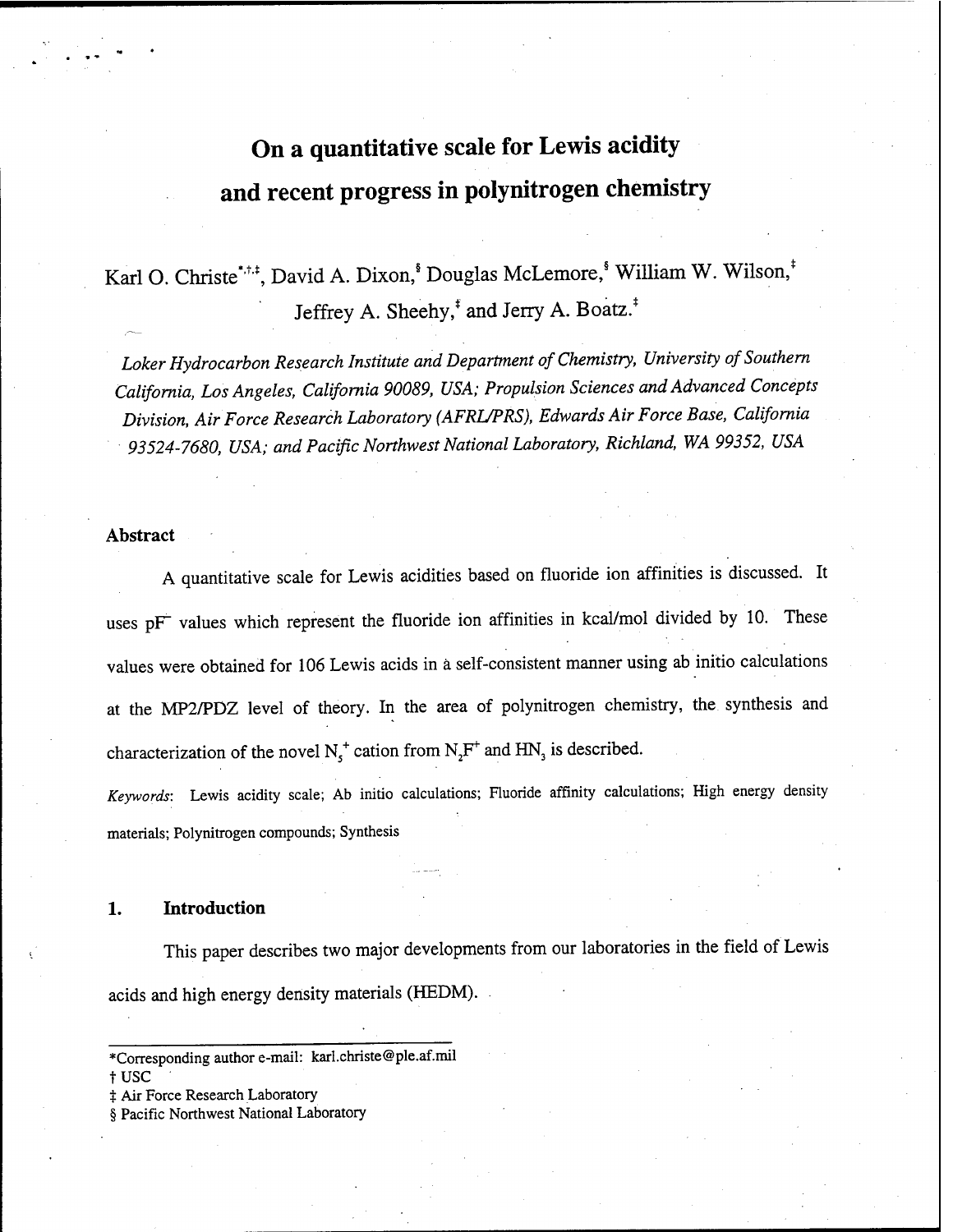Whereas quantitative scales for the strength of Brönsted-Lowry or protic acids are well established and are being taught in high school chemistry classes, surprisingly, no quantitative scale for the measurement of Lewis acidity strength exists at the present time.

In the area of polynitrogen chemistry, recent interest in new HEDM compounds based on all nitrogen compounds has produced dozens of theoretical papers [1] but, except for the discovery of the azides by Curtius in 1890 [2], no homoleptic polynitrogen species were known that can be prepared in bulk.

## **2. Quantitative scale for Lewis acidity**

Due to its high basicity and small size, the fluoride ion readily reacts with essentially all Lewis acids. The reaction enthalpy of this interaction, i.e., the fluoride ion affinity, serves as a good measure for the strength of a Lewis acid. Since only a small number of fluoride ion affinities had been estimated experimentally and often with relatively large uncertainties and discrepancies due to the use of different techniques [3-10], it was important to create a selfconsistent set of fluoride ion affinities containing essentially all of the important Lewis acids. This was achieved with the help of theoretical fluoride affinity calculations at the correlated MP2/PDZ level of theory [11,12] using effective core potentials [13] for the heavier elements. Because the electron affinity of F is hard to calculate,  $COF<sub>2</sub>$  was used as a reference compound to simplify the calculations, as shown in (1).

$$
CF_3O + A \longrightarrow COF_2 + AF
$$
 (1)

The resulting relative fluoride ion affinities were converted to an absolute scale using the experimentally known value of 49.9 kcal/mol [3,14,15] for the fluoride ion affinity of  $\text{COF}_2$ . In this manner, absolute F affinities were obtained for <sup>106</sup> different Lewis acids. To obtain <sup>a</sup>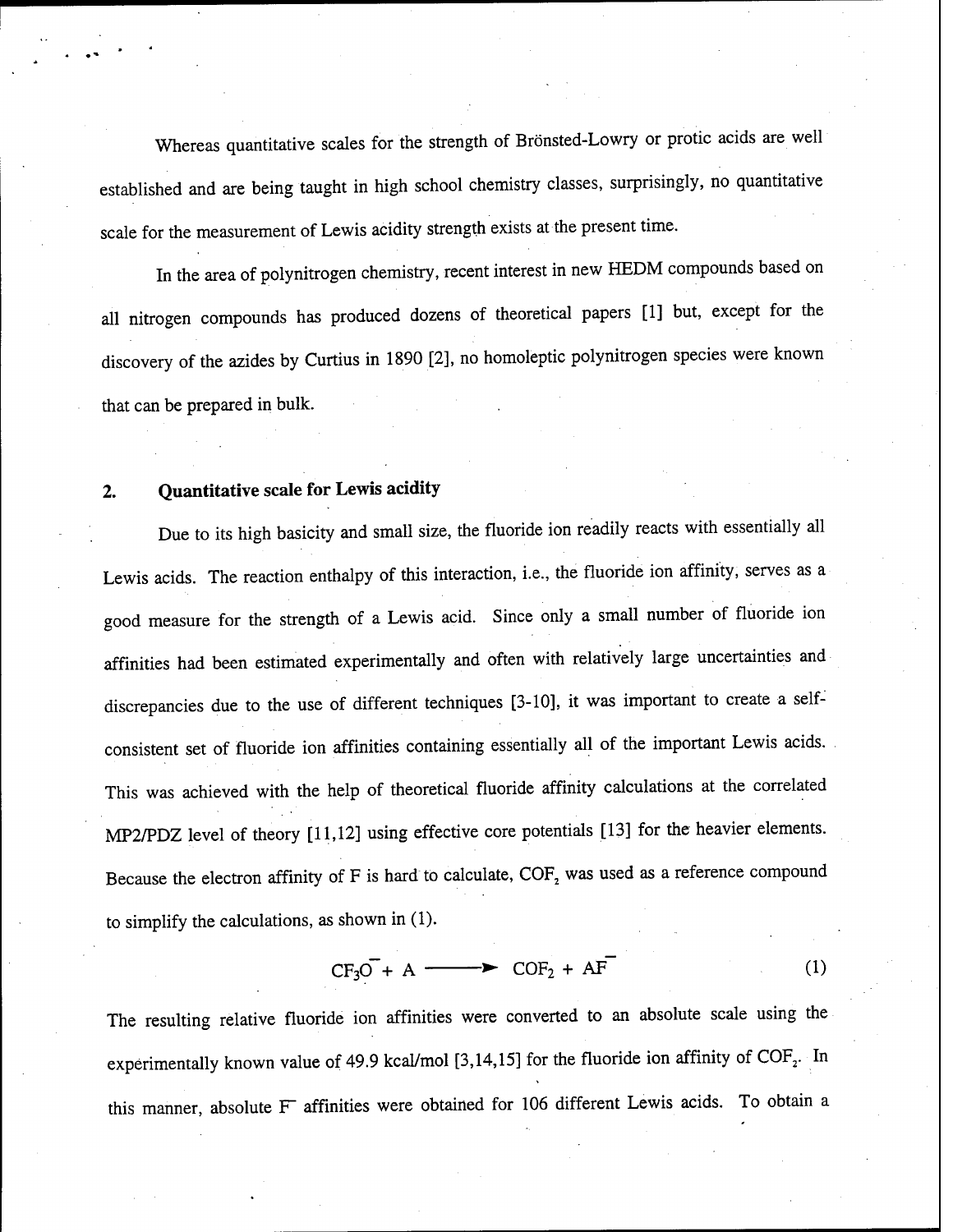more convenient scale range, we propose to divide these F affinities, expressed in kcal/mol, by <sup>10</sup> and use the resulting set of numbers as a quantitative pF scale for Lewis acidity.

$$
pF^{-}
$$
 =  $\frac{F^{-}}{10}$  affinity (kcal/mol)

An abbreviated version of this scale is given in Table <sup>1</sup> and shows the expected trend of acid strengths, i.e.,  $SbF_s > AsF_s > PF_s > BF_s > SiF_s > COF_s > HF$ . It is important to note that the range of values given in Table <sup>2</sup> does not encompass the entire range of possible pF values; the very strong Lewis acid F<sup>+</sup> exhibits a pF<sup> $-$ </sup> value of 36.1, whereas CF<sub>4</sub>, whose F<sup> $-$ </sup> adduct is unstable and spontaneously loses F, possesses <sup>a</sup> pF value of -1.5.

Some other noteworthy aspects of our pF scale are: (i) The given values were calculated for the free gaseous molecules; (ii) for polymeric solids, such as AlF<sub>3</sub>, the actual pF values are smaller than those given in Table <sup>1</sup> and must be corrected for their association energies; and (iii) the stability of novel complex fluoro anions can be predicted from the pF values. For a compound to form a stable complex fluoro anion, its pF value should be about 3.5 or larger.

Complementary Lewis basicity scales can be envisioned which are based on H\* (2),

$$
H^+ + B \longrightarrow BH^+ \tag{2}
$$

or the ultimate Lewis-acid  $F^+$  (3),

$$
F^+ + B \longrightarrow BF^+ \tag{3}
$$

and are connected to our pF scale through equations (4) and (5), respectively.

$$
H^+ + F^- \longrightarrow HF
$$
 (4)

$$
F^+ + F^- \longrightarrow F_2 \tag{5}
$$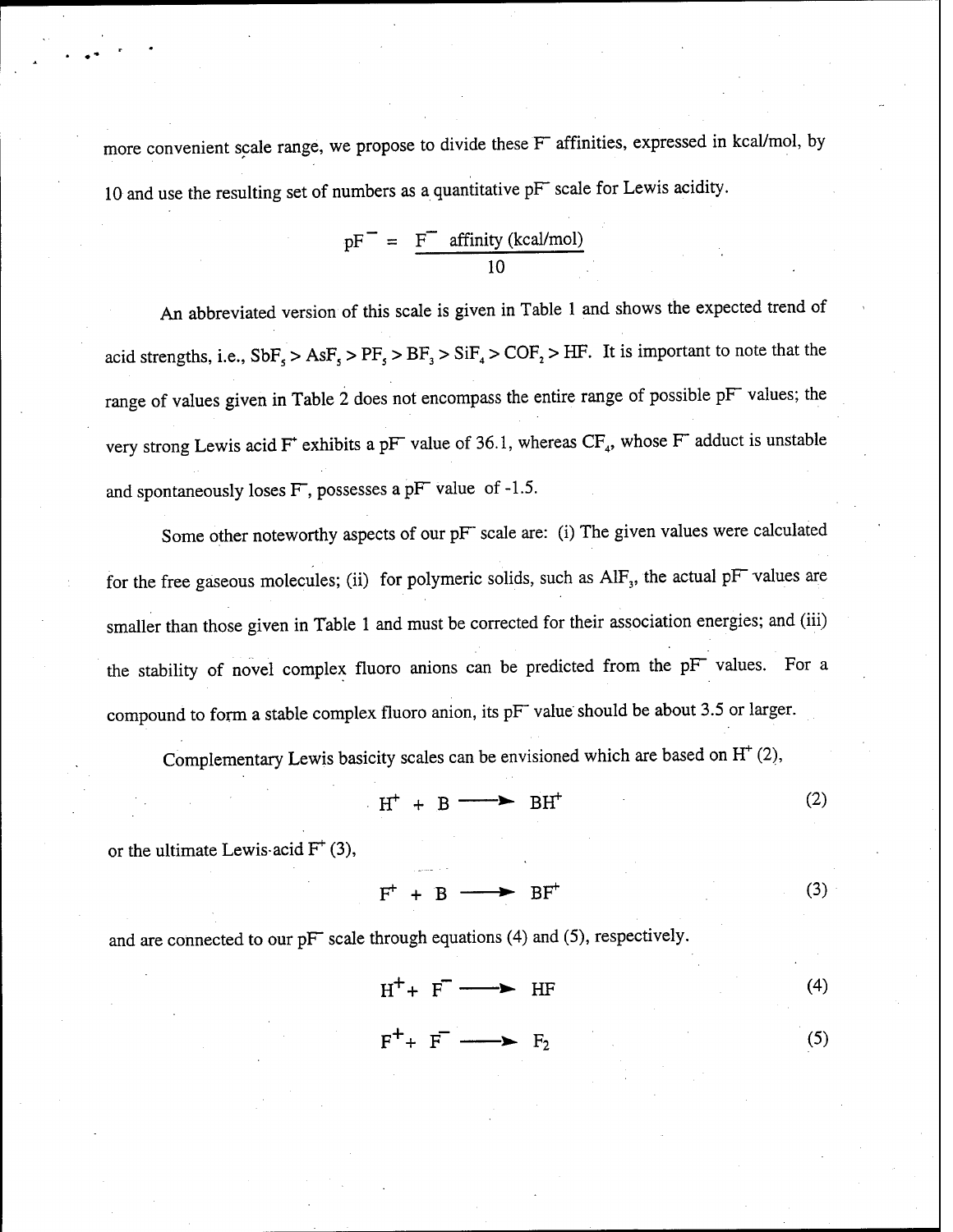Integration of these scales with the pF scale into a unified Lewis acid-Lewis base system is in progress.

## **3. Polynitrogen chemistry**

The reaction of  $N_2F^+AsF_6^-$  [16] with HN<sub>3</sub> in anhydrous HF solution at -78°C has led to the synthesis of the novel  $N_s^*AsF_s^-$  salt in almost quantitative yield (6), with the only detectable by-product being  $H_2N_3^+AsF_6^-$  [17].

$$
N_2F^+AsF_6 + HN_3 \longrightarrow N_5^+AsF_6 + HF \tag{6}
$$

The  $N_{5}^{+}$  cation, the first novel homoleptic polynitrogen species discovered in more than 100 years and preparable in bulk, was characterized by low-temperature vibrational NMR spectroscopy and theoretical calculations.  $N_f^+ AsF_f^-$  is a white solid that is sparingly soluble in HF, marginally stable at 22°C, and highly energetic; its calculated enthalpy of formation  $(\Delta H_f^{\circ})$ is 353 kcal/mol. The geometry of  $N_s^+$  was calculated at the CCSD(T)/6-311+G(2d) level of theory as



and is supported by the very good agreement between observed and calculated nitrogen NMR shifts and vibrational frequencies, including their <sup>14</sup>N-<sup>15</sup>N isotopic shifts. A detailed discussion of these data is given elsewhere [18].

## **Acknowledgements**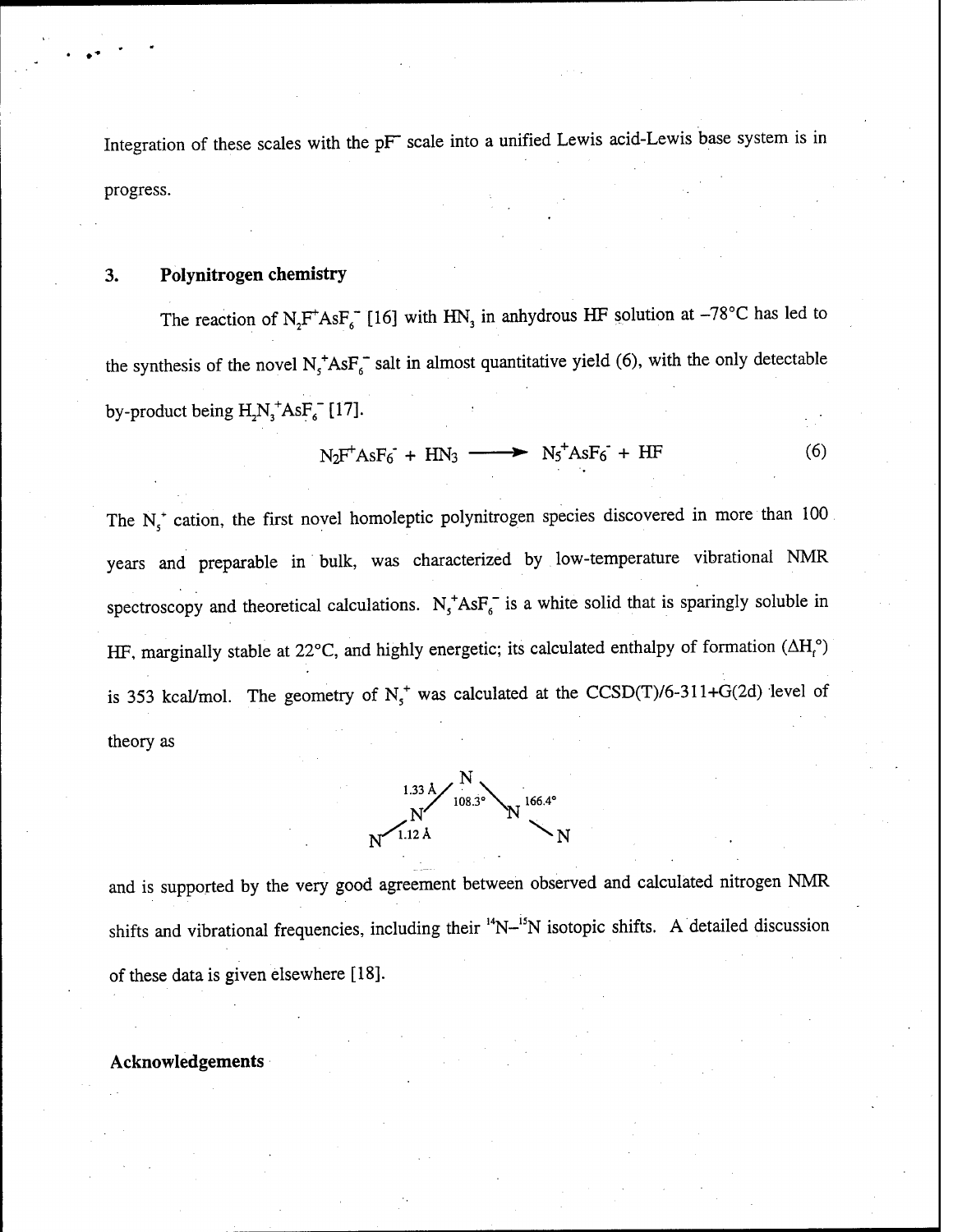This work was funded by the Defense Advanced Research Projects Agency, the Air Force Office of Scientific Research, the National Science Foundation, and the Department of Energy. We thank A. Kershaw for recording the NMR spectra and Prof. J. Stanton for calculating the nitrogen NMR shifts at the CCSD(T) level, and Drs. G. Olah, P. Carrick, S. Rodgers, M. Berman, and A. Morrish for continuing encouragement and support.

## **References**

- [1] A recent summary of previous theoretical and experimental studies was given by: M.N. Glukhovtsev, H. Jiao and P.v.R. Schleyer, Inorg. Chem. 35 (1996) 7124.
- [2] T. Curtius, Ber. Dtsch. Chem. Ges. 23 (1890) 3023.
- [3] J. W. Larson and T. B. McMahon, Inorg. Chem. 26 (1987) 4018, and references cited therein.
- [4] T. E. Mallouk, G. K. Rosenthal, G. Miiller, R. Brusaco and N. Bartlett, Inorg. Chem. 23 (1984) 3167.
- [5] J. Burgess, R. D. Peacock and R. Sherry, J. Fluorine Chem. 20 (1982) 541.
- [6] A. p. Altshuller, J. Am. Chem. Soc. 77 (1955) 6187.
- [7] A. G. Sharpe in " Halogen Chemistry", V. Gutman Ed., Academic Press: London, New York, 1967, Vol. I, p.1.
- [8] L. N. Sidorov, A. Y. Borschehevsky, E. B. Rudny and V. B. Butsky, Chem. Phys. 71 (1982) 145.
- [9] L. N. Sidorov, M. I. Nikitin, E. V. Skokan and ID. Sorokin, Adv. Mass. Spectrom. 8A (1980) 462.
- [10] R. M. Reese, V. H. Dibeler and J. L. Franklin, J. Chem. Phys. 29 (1958) 880.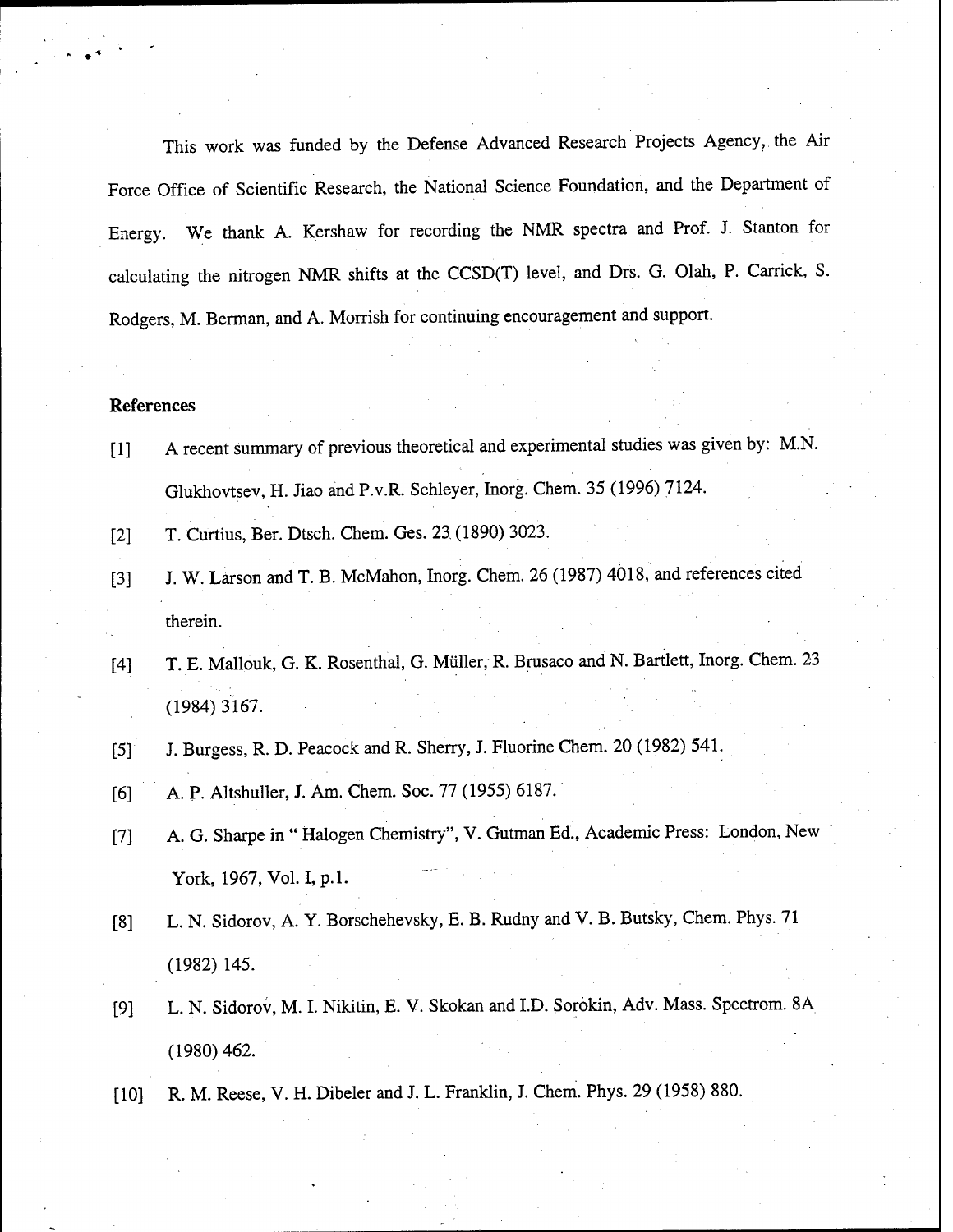- [11] Gaussian 94, Revision E.2, M. J. Frisch et al, Gaussian, Inc., Pittsburgh PA 1995.
- [12] Gaussian 98, Revision A.4, M. J. Frisch et al., Gaussian, Inc., Pittsburgh, PA 1998.
- [13] P. J. Hay and W. R. Wadt, J. Chem. Phys. 82 (1985) 270, 284, 299.
- [14] T. B. McMahon, private communication.
- [15] P. G. Wenthold and R. R. Squires, J. Phys. Chem. 99 (1995) 2002.
- [16] K. O. Christe, R. D. Wilson, W. W. Wilson, R. Bau, S. Sukumar and D. A. Dixon, J. Am. Chem. Soc. 113 (1991) 3795, and references cited therein.
- [17] K. O. Christe, W. W. Wilson, D. A. Dixon, S. I. Khan, R. Bau, T. Metzenthin and R. Lu, J. Am. Chem. Soc. 115 (1993) 1836.
- [18] K. O. Christe, W. W. Wilson, J. A. Sheehy and J. A. Boatz, Angew. Chem., Int. Ed. EngL, in press.